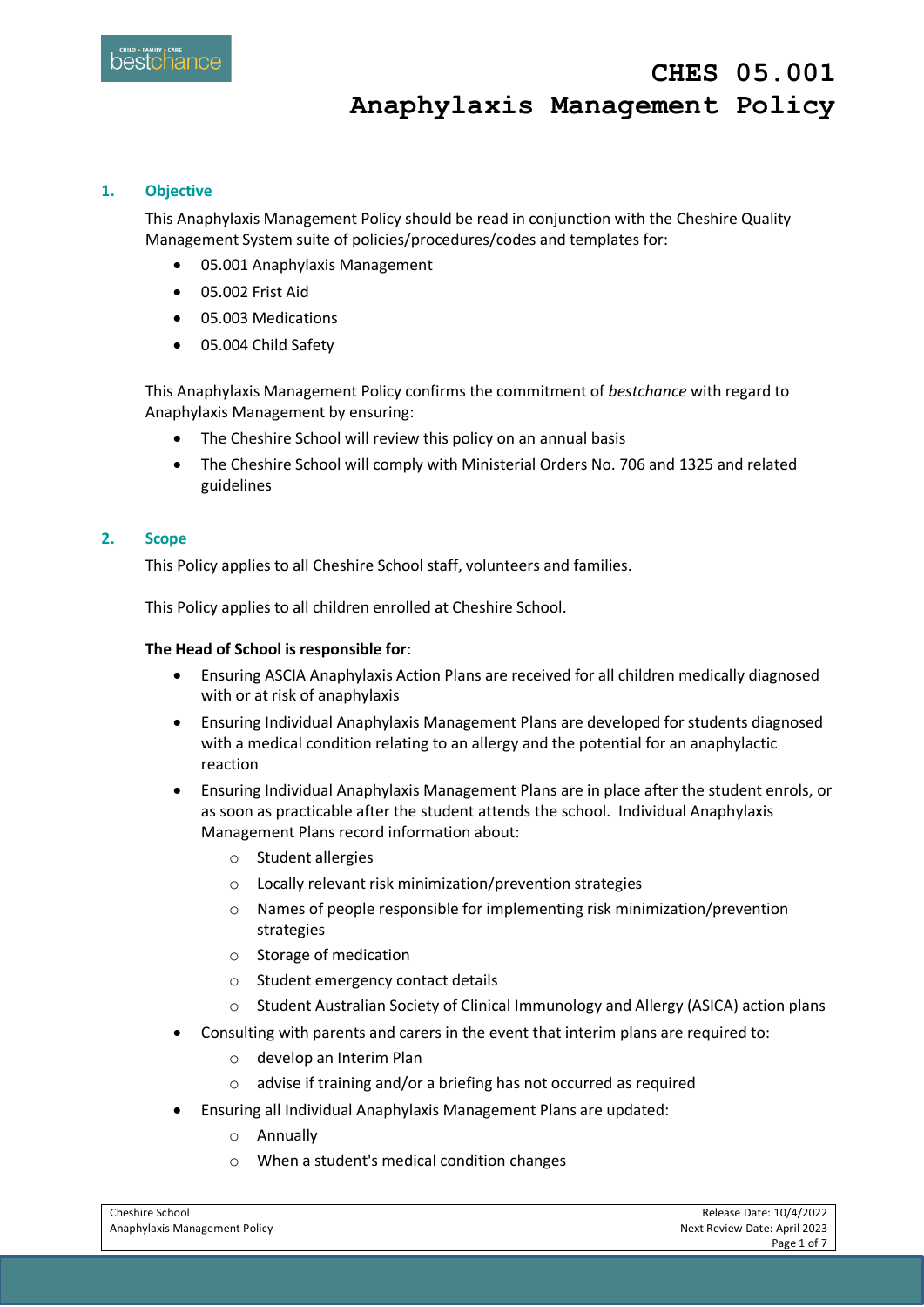

- o As soon as possible after a student has an anaphylactic reaction at school
- o When a student is to participate in an off-site excursion, or special event organised or attended by the school
- Appointing of two School Anaphylaxis Supervisors and ensuring appropriate training is offered and completed
- Ensuring relevant staff and volunteers are appropriately trained in First Aid and Anaphylaxis Management
- Developing and implementing a Communication Plan
- Conducting an annual risk management checklist

#### **Parents, Guardians or Carers are responsible for**:

- Providing an ASCIA plan and up-to-date coloured photograph of their child
- Developing with the Head of School an Individual Anaphylaxis Management Plan including risk minimization and management strategies
- Providing an in-date auto injector for their child
- Immediately inform the Head of School in writing of any changes to the student's medical condition and provide an updated ASCIA Action Plan and an up-to-date colour photograph of their child
- Participating in reviews of Individual Anaphylaxis Management Plans in the event that:
	- o There is a change to the student's condition
	- o As soon as practical after the student has experienced an anaphylactic reaction at school
	- o Annually
	- $\circ$  Prior to student participating in an off-site activity (such as camps and excursions, or at special events, conducted, organised or attended by the School)

#### **The School Anaphylaxis Supervisors are responsible for**:

- Working with Cheshire Head of School in the implantation and regular view of this Anaphylaxis Management Policy and all related policies, codes and procedures
- Obtaining training in "*Course in Verifying the Correct Use of Adrenaline Auto Injector Devices 22303VIC"* or *"VU21802 Verify the correct use of auto injector devices"* (every three years)
- Conducting a minimum of two briefing sessions annually
- Maintaining an up-to-date register of all students identified at risk of anaphylaxis
- Maintaining an up-to-date register of locations, type and expiry dates for all auto injectors
- Checking to ensure:
	- o a student's emergency contact details are up-to-date
	- o a student's ASCIA Action Plan for Anaphylaxis matches the student supplied adrenaline auto injector
	- o student-provided and general-purpose adrenaline auto injector expiry dates and requests, in writing one month prior to expiration, replacements as required

| Cheshire School               | Release Date: 10/4/2022      |
|-------------------------------|------------------------------|
| Anaphylaxis Management Policy | Next Review Date: April 2023 |
|                               | Page 2 of 7                  |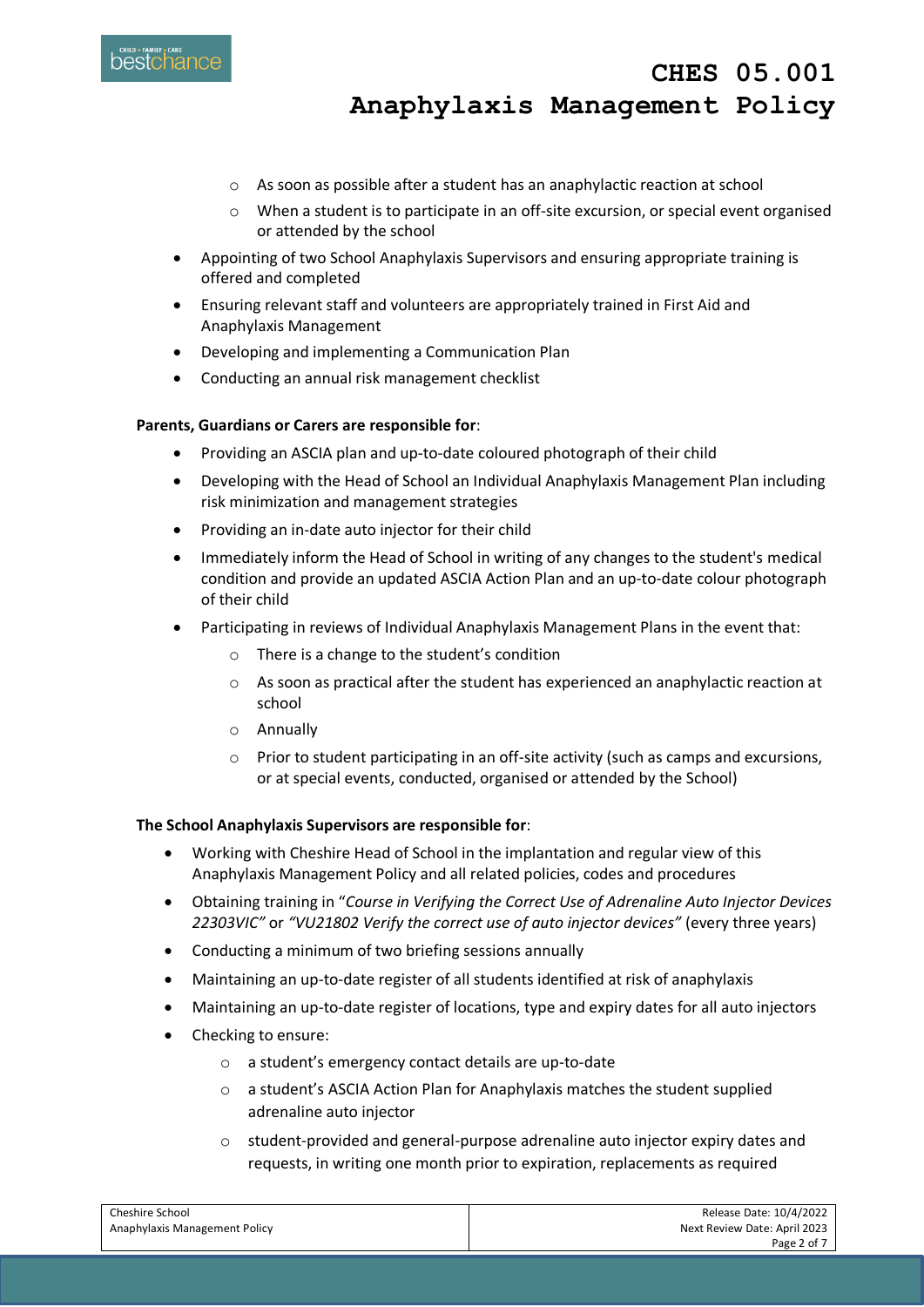

- **follows up to ensure replacements are received prior to expiry date**
- copy of the relevant ASCIA Action Plan is retained within the individual student auto injector and the general-purpose auto injectors
- $\circ$  an up-to-date register of all adrenaline auto injectors, (including locations and expiry dates for both student provided and school provided) is maintained
- o all Cheshire staff and volunteers are:
	- advised of the students at risk of anaphylaxis
	- provided post-incident support to those present as appropriate and required

#### **Staff and Volunteers are responsible for**:

- Abiding by all policies, codes and procedures
- Attending all training as per Ministerial Order 706 requirements and as directed by Head of School for example:

| <b>Completed by</b>          | <b>Course</b>                          | <b>Provider</b>                       | <b>Accreditation</b> |
|------------------------------|----------------------------------------|---------------------------------------|----------------------|
| All staff as directed by the | ASCIA Anaphylaxis e-training for       | <b>ASCIA</b>                          | 2 yearly             |
| Head of School               | Victorian Schools.                     |                                       |                      |
|                              | Followed by auto injector competency   |                                       |                      |
|                              | check by the School Anaphylaxis        | School Anaphylaxis Supervisor         |                      |
|                              | Supervisor                             |                                       |                      |
| 2 x School Anaphylaxis       | <b>Anaphylaxis Management Training</b> | <b>Registered RTO</b>                 | 3 yearly             |
| Supervisors be appointed     | 22099VIC, 22300VIC, 10313NAT or        |                                       |                      |
| and appropriately trained    | VU21800 & VU21801                      |                                       |                      |
| (Administration Officer      | and                                    | <b>ASCIA</b>                          | 2 yearly             |
| and ESO/designated First     | ASCIA Anaphylaxis e-training for       |                                       |                      |
| Aid Officer)                 | Victorian Schools                      |                                       |                      |
| All staff                    | Twice yearly briefing session          | <b>School Anaphylaxis Supervisors</b> | Twice yearly         |

#### **3. Context and Guiding Principles**

Anaphylaxis is a severe, life-threatening allergic reaction. Up to two per cent of the general population and up to five per cent (0-5 years) of children are at risk. The most common causes in children are eggs, peanuts, tree nuts, cow milk, sesame, bee and other insect stings, and some medications.

The Cheshire School community needs to be aware that it is not possible to achieve a completely allergen free environment in any school that is open to the general community. Therefore, the Cheshire School community should not have a false sense of security that an allergen has been eliminated, but rather recognize that Cheshire School has adopted this policy, procedures and risk minimisation strategies to minimize the presence of allergens.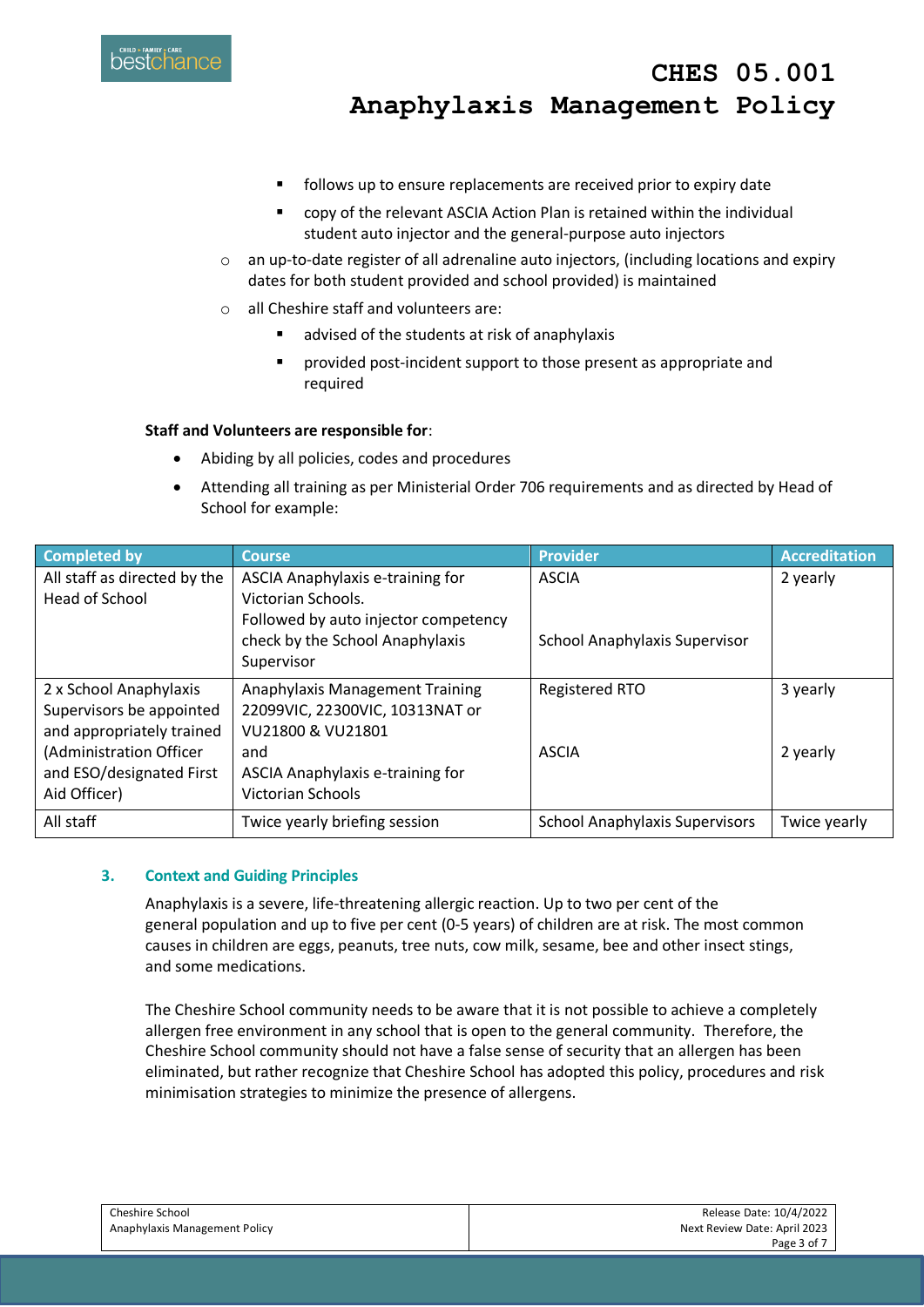

Cheshire School adopts the following strategies:

| <b>Strategy</b>                                   | <b>Description</b>                                                                                                                                                                                                                                                                                                                                                                                                                                                                                                                                                                                                                                                                                                                                                                                                                                                                                                                                                         |
|---------------------------------------------------|----------------------------------------------------------------------------------------------------------------------------------------------------------------------------------------------------------------------------------------------------------------------------------------------------------------------------------------------------------------------------------------------------------------------------------------------------------------------------------------------------------------------------------------------------------------------------------------------------------------------------------------------------------------------------------------------------------------------------------------------------------------------------------------------------------------------------------------------------------------------------------------------------------------------------------------------------------------------------|
| <b>Emergency Response</b>                         | Procedures which the school develops for emergency response to<br>anaphylactic reactions for all in-school and out-of-school activities.                                                                                                                                                                                                                                                                                                                                                                                                                                                                                                                                                                                                                                                                                                                                                                                                                                   |
| <b>ASCIA Action Plans</b>                         | An ASCIA Action Plan should be completed by the student's parents,<br>guardians or carers in consultation with the student's medical<br>practitioner and a copy provided to the school.<br>The plan must outline the student's known severe allergies and the<br>$\bullet$<br>emergency procedures to be taken in the event of an allergic<br>reaction.                                                                                                                                                                                                                                                                                                                                                                                                                                                                                                                                                                                                                    |
| <b>Individual Management Plans</b>                | An individual plan for each student at risk of anaphylaxis, developed<br>in consultation with the student's parents, guardians or carers.<br>These plans include the ASCIA Action Plan which describes the<br>$\bullet$<br>student's allergies, symptoms and the emergency response to<br>administer the student's Adrenaline Auto Injector should the<br>student display symptoms of an anaphylactic reaction.                                                                                                                                                                                                                                                                                                                                                                                                                                                                                                                                                            |
| <b>Risk Minimisation Strategies</b><br>including: | Not using peanuts, tree nuts, peanut butter or other peanut or<br>$\bullet$<br>tree nut products<br>Although not a nut free school, parents are encouraged to be<br>$\bullet$<br>mindful of allergy causing foods when packing school lunches.<br>Encouraging students not to share foods:<br>$\bullet$<br>whilst in the classroom<br>$\circ$<br>in the school year<br>O<br>in all school buildings<br>$\circ$<br>on school excursions<br>$\circ$<br>on school camps<br>$\circ$<br>at special events, organised or attended by the school<br>$\circ$<br>Ensuring all surfaces are regularly wiped down and that students<br>٠<br>wash their hands before and after handling food                                                                                                                                                                                                                                                                                           |
| <b>Communication Plan</b><br>including:           | The Head of School is responsible for ensuring the communication<br>$\bullet$<br>plan is developed to provide information to all school staff,<br>students and parents about anaphylaxis and the school's<br>Anaphylaxis Management Policy.<br>Strategies for advising school staff, students and parent about<br>$\bullet$<br>how to respond to an anaphylactic reaction:<br>during on-site activities (in the classroom, the yard, in all<br>$\circ$<br>school buildings and sites including gyms and halls)<br>during off-site activities (excursions, camps, special events<br>$\circ$<br>conducted, organised or attended by the school)<br>Procedures to inform volunteers, other school staff including<br>casual relief staff or the students with a medical condition that<br>relates to allergy and the potential for an anaphylactic reaction of<br>student in our care<br>That the Head of School is responsible for ensuring that relevant<br>٠<br>staff are: |

| Cheshire School               | Release Date: 10/4/2022      |
|-------------------------------|------------------------------|
| Anaphylaxis Management Policy | Next Review Date: April 2023 |
|                               | Page 4 of 7                  |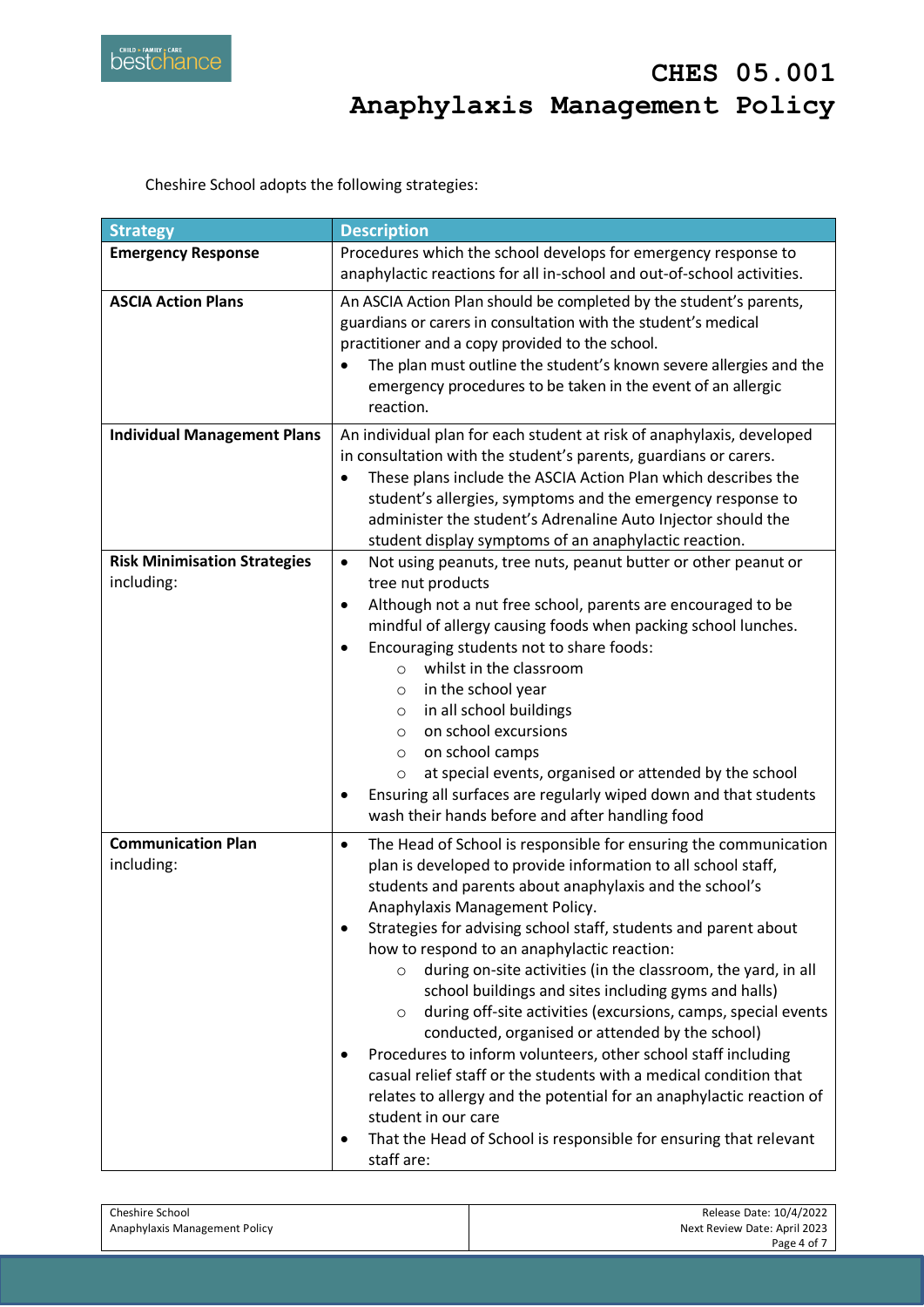|                                                                    | trained in accordance with Ministerial Order No. 706<br>$\circ$<br>briefed at least twice per calendar year or when new<br>$\circ$<br>students commence with a medical condition that relates<br>to allergy and the potential for an anaphylactic reaction                                                                                                                                                                                                                                                                                                                                                                                                                                                                                                                                                                                                                                                                                                                                                                |  |
|--------------------------------------------------------------------|---------------------------------------------------------------------------------------------------------------------------------------------------------------------------------------------------------------------------------------------------------------------------------------------------------------------------------------------------------------------------------------------------------------------------------------------------------------------------------------------------------------------------------------------------------------------------------------------------------------------------------------------------------------------------------------------------------------------------------------------------------------------------------------------------------------------------------------------------------------------------------------------------------------------------------------------------------------------------------------------------------------------------|--|
| <b>Training</b>                                                    | All school staff with a duty of care for the wellbeing of students at<br>$\bullet$<br>risk of anaphylaxis receive training in how to recognize and<br>respond to an anaphylactic reaction including administering an<br>adrenaline auto injector (i.e. EpiPen®).                                                                                                                                                                                                                                                                                                                                                                                                                                                                                                                                                                                                                                                                                                                                                          |  |
| <b>Staff Briefings (2 annually)</b><br>including:                  | Staff briefings to be conducted by a School Anaphylaxis Supervisor(s)<br>twice yearly (one at the beginning of the year and when students<br>commence at the school who have medically diagnosed Anaphylaxis<br>or allergic reaction at risk of Anaphylaxis) with all staff and<br>volunteers.<br>The Anaphylaxis briefings cover:<br>Anaphylaxis Management Policy<br>$\circ$<br>Anaphylaxis Management Procedure<br>O<br>Illness and Emergency Care Policy<br>$\circ$<br><b>First Aid</b><br>$\circ$<br>Anaphylaxis Guidelines as advised by the Department<br>$\circ$<br>The causes, symptoms and treatment of anaphylaxis via<br>$\circ$<br>scenarios<br>o Students medically diagnosed with Anaphylaxis or Allergic<br>Reaction at risk of Anaphylaxis including:<br>Student ASCIA Anaphylaxis Action Plan and/or<br>$\circ$<br><b>ASCIA Allergic Reaction Action Plan</b><br>Individual Anaphylaxis Management Plan<br>$\circ$<br>Locations of all auto injectors<br>٠<br>Practice using auto injector devices<br>٠ |  |
| <b>Annual Risk Management</b><br><b>Checklist</b>                  | The Head of School needs to complete an annual Anaphylaxis Risk<br>Management Checklist to monitor their compliance with their legal<br>obligations and the Guidelines.                                                                                                                                                                                                                                                                                                                                                                                                                                                                                                                                                                                                                                                                                                                                                                                                                                                   |  |
| <b>Purchase additional</b><br>adrenaline auto-injection<br>devices | Schools with students at risk of anaphylaxis must purchase a spare or<br>'backup' adrenaline auto-injection device(s) as part of the school's first<br>aid kit(s), for general use. Schools can purchase an adrenaline auto-<br>injection device at local chemists. (Schools must regularly check the<br>expiry date of the backup devices.) The Head of School is responsible<br>for ensuring the purchase of general use auto injector devices.                                                                                                                                                                                                                                                                                                                                                                                                                                                                                                                                                                         |  |
| <b>Encouraging participation in</b><br>special events              | Schools should ask parents, guardians or carers to complete the<br>school's Medication Information Form.<br>Note: Consideration should be given to the food provided.<br>$\bullet$<br>See: Related policies for: Health Care Needs<br>$\bullet$                                                                                                                                                                                                                                                                                                                                                                                                                                                                                                                                                                                                                                                                                                                                                                           |  |
| Communicating with parents,<br>guardians and/or carers             | Regularly communicate with the student's parents, guardians or carers<br>about the student's successes, development, changes and any health<br>and education concerns.                                                                                                                                                                                                                                                                                                                                                                                                                                                                                                                                                                                                                                                                                                                                                                                                                                                    |  |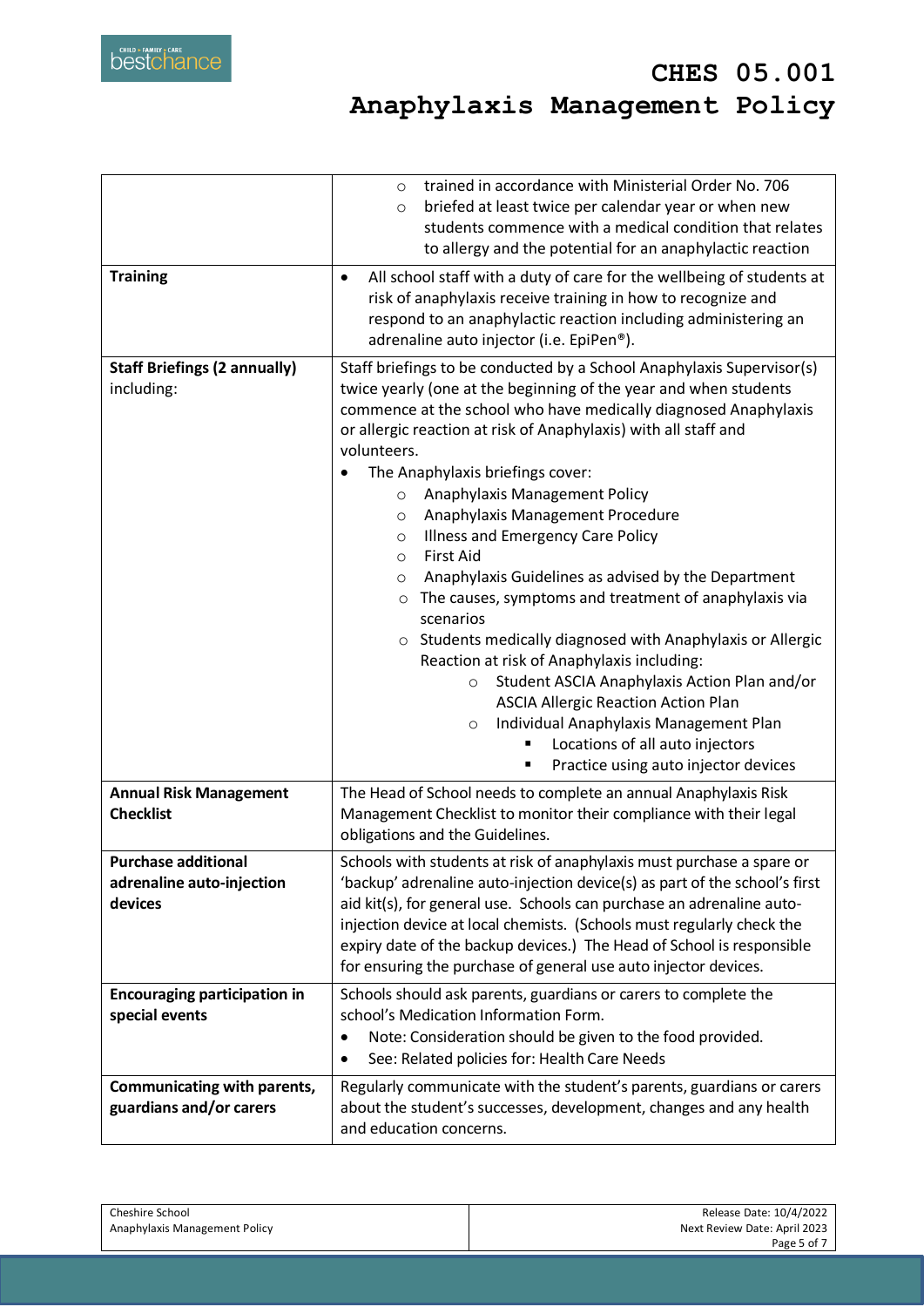## **4. Definitions**

Anaphylaxis is a severe and sudden allergic reaction when a person is exposed to an allergen. Common allergens include:

| <b>Word</b>                                                                                             | <b>Definition</b>                                                                                                                                                                                                                                                                                                                                                                                   |
|---------------------------------------------------------------------------------------------------------|-----------------------------------------------------------------------------------------------------------------------------------------------------------------------------------------------------------------------------------------------------------------------------------------------------------------------------------------------------------------------------------------------------|
| Allergens (include but are not<br>limited to):                                                          | Wheat<br>Eggs<br>Soy<br>Peanuts<br>$\bullet$<br>Sesame<br>Tree nuts such as cashews<br>Insect stings and bites<br>٠<br>Cow's milk<br><b>Medications</b><br>Fish and shellfish                                                                                                                                                                                                                       |
| Symptoms of mild to<br>moderate allergic reaction<br>include:                                           | Swelling of the lips, face and eyes<br>٠<br>Hives or welts<br>٠<br>Tingly mouth<br>Abdominal pain and/or vomiting (signs of a severe allergic<br>reaction to insects)                                                                                                                                                                                                                               |
| <b>Symptoms of anaphylaxis</b><br>(severe allergic reaction)<br>including any one of the signs<br>noted | Difficult/noisy breathing<br>Persistent dizziness or<br>$\bullet$<br>Swelling of tongue<br>collapse<br>$\bullet$<br>Pale and floppy (young<br>Swelling/tightness in throat<br>$\bullet$<br>٠<br>children)<br>Difficult talking and/or a<br>$\bullet$<br>Abdominal pain and/or<br>hoarse voice<br>٠<br>vomiting (signs of a severe<br>Wheeze or persistent<br>allergic reaction to insects)<br>cough |

## **Impact at school**

An anaphylactic reaction can be traumatic for the students and others witnessing the reaction. In the event of an anaphylactic reaction, students and staff may benefit from post-incident counselling, provided by appropriate allied health personnel.

It is important to be aware that some students with anaphylaxis may not wish to be singled out or seen to be treated differently.

## **5. Related Policies**

- 05.002 First Aid Policy
- 05.003 Administration of Medication Policy
- 05.004 Duty of Care Policy
- 05.004a Supervision of Students Policy
- 05.001a Responding to Anaphylaxis Procedure
- 05.001b Individual Anaphylaxis Management Plan

## **6. Relevant Legislation Sources**

- *[Children's Services and Education Legislation Amendment \(Anaphylaxis](https://www.legislation.vic.gov.au/as-made/acts/childrens-services-and-education-legislation-amendment-anaphylaxis-management-act-2008) Management) Act 2008*
- *Ministerial Order 90* [\(repealed on 22 April 2014\)](https://www.education.vic.gov.au/Documents/school/principals/health/anaphylaxisminorder90.pdf)
- *Ministerial Order 706* [\(updated on 29 April 2021\)](https://www.education.vic.gov.au/Documents/school/teachers/health/Anaphylaxis_MinisterialOrder706.pdf)
- Department of Education and Training *[Anaphylaxis Guidelines](https://www.education.vic.gov.au/Documents/school/principals/health/2016_Anaphylaxis_Guidelines_FINAL.pdf)*